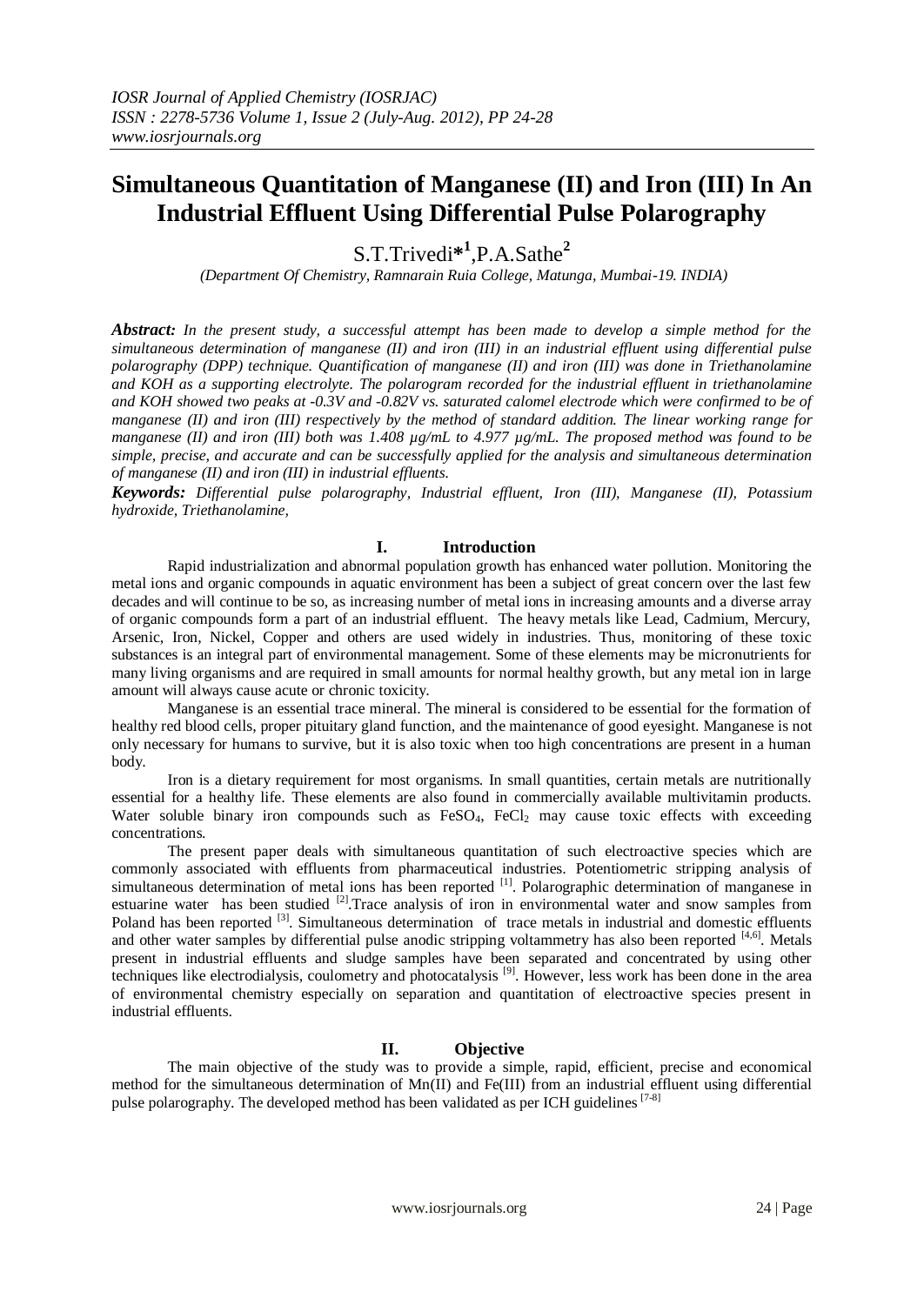# **III. Materials and Methods (Experimental)**

3.1 Introduction to the workstation



All the measurements were performed on a fully automated computerized electroanalytical workstation, an electrochemical system PG STAT 30 with 663 VA electrode stand manufactured by Metrohm. It includes 3 electrode system viz. hanging mercury drop electrode as a working electrode, saturated calomel electrode as a reference electrode and platinum electrode as an auxiliary electrode.

#### **3.2 Reagents**

Merck A.R grade Manganese sulphate, Ammonium iron (III) sulphate hexahydrate, Triehanolamine and Potassium hydroxide were used.

# Preparation of Standard Solution

30.8 mg of MnSO4.H2O and 86.3 mg of Ammonium iron(III) sulphate were accurately weighed and dissolved in minimum amount of double distilled water, acidified with 0.1 mL of conc HCl and made up to the mark in100 mL volumetric flask. The solutions so prepared contained 100  $\mu$ g/mL of Mn(II) and Fe(III) respectively. All the other standard solutions containing Mn(II) and Fe(III) were prepared using this stock solution.

Preparation of sample solution

The sample was an effluent from a pharmaceutical industry. The sample solution was centrifuged and filtered through Whatman paper no. 41. 50 mL of the sample was evaporated to dryness and extracted with water containing 0.2 mL of conc HCl and diluted to 100 mL in a volumetric flask with distilled water. Polarograms for the sample solutions were recorded under the same conditions used for the calibration curve. The amount of Mn(II) and Fe(III) were calculated from the measured peak currents and using the equation of the calibration curve. The equation of the calibration curve for Mn(II) was  $y=33.2262x - 27.2592$  and for Fe(III) was  $y = 33.3707x + 0.8545$  where y is the current in nA and x is the concentration in  $\mu$ g/ml

# **IV. Voltammetric method**

20 mL of Triethanolamine (0.3M) and 0.1 mL of KOH (0.1M) was placed in the dry, clean voltammetric cell. The solution was purged with pure nitrogen gas for 180s. The potential scan between 0 V to - 2.0 V vs. S.C.E was applied. The operational parameters were as follows: 1] Scan rate- 15 mVs<sup>-1.</sup> 2] Pulse amplitude- 50mV. After recording a polarogram of the blank, 0.1mL of standard solutions of Mn(II) and Fe(III) were added in succession and polarograms were recorded and peak currents were measured and calibration curves were prepared.

# **5.1 System Suitability**

# **V. Analytical Method validation**

System suitability tests were carried out to ensure reproducibility of the instrument. The system suitability test was carried out by recording polarogram for Mn (II) and Fe (III) at one concentration (3.2258 μg/ml for Mn(II) and Fe(III)) with five replicates and the mean current was used for the calculation. The % RSD in all the cases was found to be less than 2%.

# **5.2 Specificity**

The specificity of method was confirmed by comparing the polarograms of the standard solutions containing  $Mn(\text{II})$  and Fe $(\text{III})$  with the sample solution. The peak potentials recorded for the sample solution were found to be identical to those obtained for the combined standard solution of Mn(II) and Fe(III). The addition of the standard solutions of Mn(II) and Fe(III) to the sample solution did not change the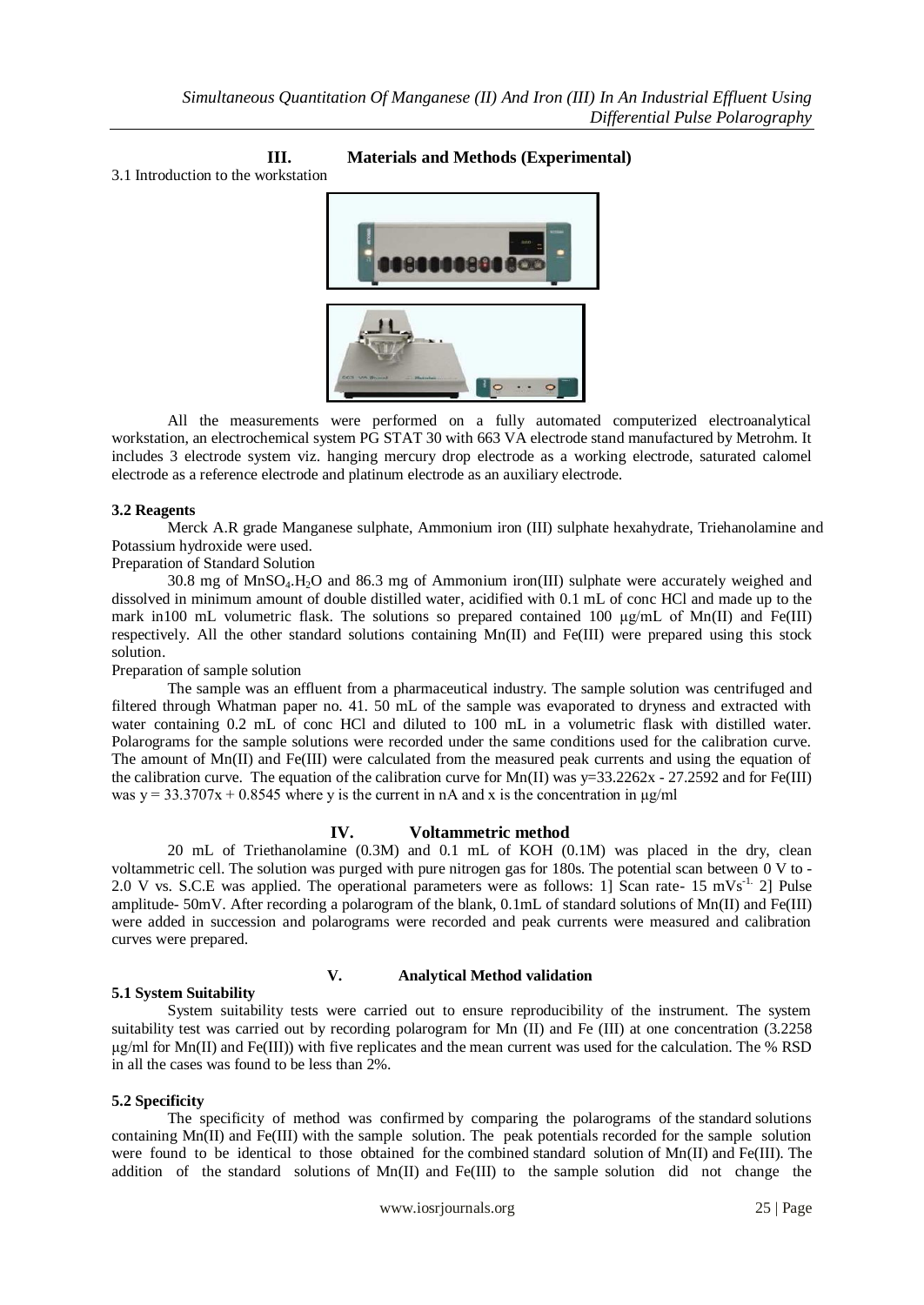characteristics of differential pulse polarogram but enhanced the peak current. This confirms the specificity of the method.

#### **5.3 Robustness**

The robustness of the method was examined by observing the consistency of the peak height and the peak shape with the deliberately made small changes in the experimental parameters. It is a measure of the capacity of the method to remain unaffected by small, but deliberate variations in method parameters and provides an indication of its reliability during normal usage. To determine the robustness of the proposed method, the following variations were made in the analytical parameters. The Scan rate was changed  $\bar{b}y \pm 0.5$ mVs-1 and the Pulse amplitude **±** 1.0 mV These parameters were deliberately changed one at a time and the effect of these changes on the peak shape and peak currents were studied. The proposed method was found to be robust.

#### **5.4 Linearity and Dynamic range**

The linearity for  $Mn(II)$  and Fe(III) in a solution containing the two was determined. In the concentration range 1.408 µg/mL to 7.079 µg/mL for Mn(II) and 1.408µg/mL to 6.25 µg/mL for Fe(III) a good linearity was obtained. The equation of the calibration curves is presented in (Table1).

#### **5.5 Limit of Detection and Limit of Quantitation**

The limit of detection (LOD) and the limit of quantification (LOQ) for Mn(II) and Fe(III) were fixed at signal tonoise ratio of3:1 and 10:1 respectively. Twenty replicates of the blank solution were recorded and the mean current value at the peak potential of  $Mn(\Pi)$  (i.e. at -0.3V) and Fe(III) (i.e. at -0.82 V) were calculated. The concentration at which the peak current was found three times of mean blank current was taken as the limit of detection and the concentration at which peak current was found to be ten times the mean blank current was selected as the limit of quantification. The LOD and LOQ of  $Mn(II)$  and Fe(III) were 0.943 μg/mL and 1.408 μg/mL and 0.474 μg/mL and 1.408 μg/mL respectively.

#### **5.6 Intra-day and Inter-day Precision**

The variability of the method was tested with the intra-day and inter-day precision. It was checked by recording the polarograms of standard solutions of Mn(II) and Fe(III) in the concentration ranges 1.408 μg/mL to 4.977 μg/mL for Mn(II) and Fe(III). Intra-day precision was tested by recording the polarograms at an interval of four hours and inter-day precision twice a day with a gap of three days. The mean % RSD for intraday and inter-day precision for Mn(II) 0.92% and 1.44% and for Fe(III) 0.98% and 1.61% respectively.

# **5.7 Quantitation / Determination**

The validated method was used for the determination of Mn(II) and Fe(III). Polarograms were recorded under the optimum experimental conditions for the sample solution. Resulting peak currents for Mn(II) and Fe(III) were measured and the amount of Mn(II) and Fe(III) was calculated using calibration curve equations. The results are presented in (Table 2).

#### **5.8 Accuracy (Recovery)**

The recovery technique was used to evaluate the accuracy of the method. The method of standard addition was employed for the purpose. A fixed volume of the standard Mn(II) and Fe(III) solution was added to the sample solutions and the mixed solutions so obtained were analyzed by the proposed method. The percentage recovery was determined at different percentage levels i.e. the added amounts ranging from 40% to 140% of the amount present in the sample. The results of the recovery analysis for Mn(II) and Fe(III) are presented in (Table 3)

# **VI. Results and Discussion**

The present study provides determination of  $Mn(II)$  and  $Fe(III)$  from the industrial effluents using the technique of differential pulsepolarography. The method was validated as per the ICH guidelines (Table 1-3). Before validation, optimization of the conditions i.e. pH, supportingelectrolyte,scan rate and pulse amplitude were optimized. The polarographic response of the sample for Mn(II) and Fe(III) in different supporting electrolytes has been studied. With KCl as the supporting electrolyte the sample showed one broad merged peak for Mn(II) and Fe(III). However, separate peaks were produced with Triethanolamine and KOH as the supporting electrolyte.

Pulse amplitude of 50mV was chosen as the optimum as there is loss of resolution at high pulse amplitude and with low pulse amplitude the current obtained was low. The Differential Pulse Polarogram of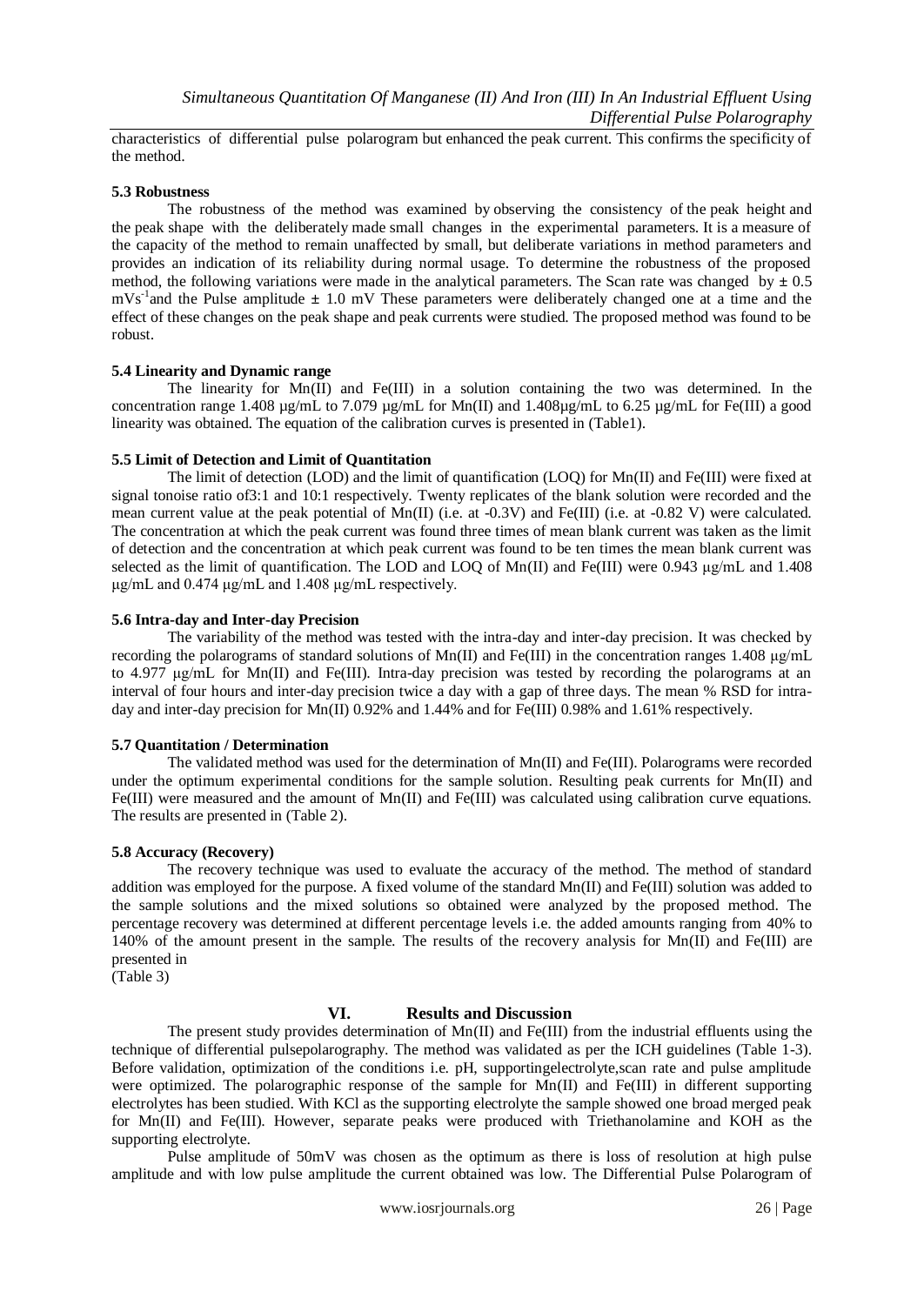# *Simultaneous Quantitation Of Manganese (II) And Iron (III) In An Industrial Effluent Using Differential Pulse Polarography*

 $Mn(II)$  and Fe(III) were recorded at various scan rates. At scan rates higher than  $15mVs^{-1}$  the width of peak increases, its height decreases and peak shape was distorted. At lower scan rates than  $15 \text{mVs}^{-1}$  peak current was lower. So a scan rate of  $15 \text{mVs}^{-1}$  was chosen as a best for the analysis.

| Parameters                            | Values                    |                      |  |
|---------------------------------------|---------------------------|----------------------|--|
|                                       | Mn(II)                    | Fe(III)              |  |
| System suitability $(n=5)$<br>$%$ RSD | 0.72%                     | 0.96%                |  |
| Linearity range $(\mu g/ml)$          | 1.408 to 4.977 $\mu$ g/ml | 1.408 to 4.977 µg/ml |  |
| Slope $(m)^{\overline{a}}$            | 33.2622                   | 33.3707              |  |
| Intercept $(c)$ <sup>a)</sup>         | $-27.2592$                | 0.8545               |  |
| Correlation coefficient $(R^2)$       | 0.9992                    | 0.9991               |  |
| $LOD$ ( $\mu$ g/ml)                   | $0.943 \mu g/ml$          | $0.474 \mu g/ml$     |  |
| $LOQ$ ( $\mu$ g/ml)                   | $1.408 \mu g/ml$          | $1.408 \mu g/ml$     |  |
| Intraday precision $(n=5)$            | 0.92%<br>0.98%            |                      |  |
| Interday precision $(n=5)$            | 1.44 %                    | 1.61%                |  |
| Recovery                              | 98% to 102%               | 98% to 102%          |  |

#### Table 1: METHOD VALIDATION PARAMETERS FOR MANGANESE (II) AND IRON (III)

a) Of the equation  $y = mx + c$ , where y is peak current, m is the slope, x is the concentration and c is the intercept

# Table 2: RESULTS OF QUANTITATION STUDIES FOR MANGANESE (II) AND IRON (III)

| Name of Metal<br>ions | $Mn$ (II) | Fe (III) |  |
|-----------------------|-----------|----------|--|
| Conc in $\mu$ g/ml    | 345.2     | 472.8    |  |
| % RSD $(n=5)$         | 0.55      | 0.64     |  |

# Table 3.RESULTS OF RECOVERY STUDIES FOR MANGANESE (II) AND IRON (III)

| Standard  | Leve     | Conc. of<br>std<br>$\lceil \mu g/ml \rceil$ | Conc. of std.<br>Found<br>$\lceil \mu g/m \rceil$ | RSD(%)<br>$(n = 3)$ | Recove<br>ry<br>$(\% )$ |
|-----------|----------|---------------------------------------------|---------------------------------------------------|---------------------|-------------------------|
| $Mn$ (II) | 50 %     | 0.935                                       | 0.938                                             | 1.39                | 100.4%                  |
|           | 90%      | 1.852                                       | 1.85                                              | 0.54                | 99.9%                   |
|           | 140      | 2.752                                       | 2.74                                              | 0.36                | 99.5%                   |
|           | %        |                                             |                                                   |                     |                         |
|           |          |                                             |                                                   | Mean                | 99.9%                   |
| Fe (III)  | 45%      | 0.935                                       | 0.94                                              | 1.06                | 100.6%                  |
|           | 87%      | 1.856                                       | 1.856                                             | 0.82                | 100.2%                  |
|           | 110<br>% | 2.304                                       | 2.3                                               | 0.43                | 99.8%                   |
|           |          |                                             | Mean                                              | 100.2%              |                         |